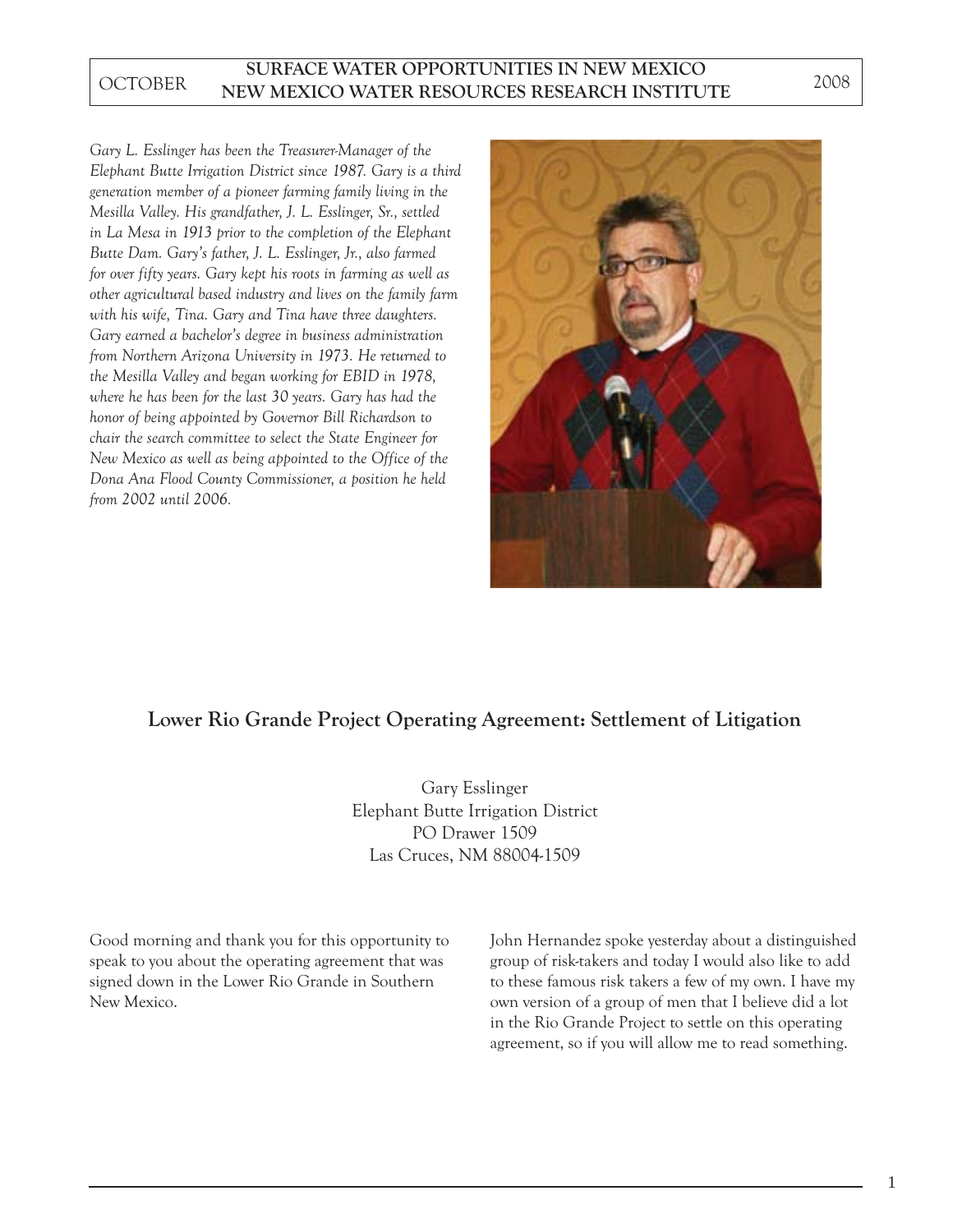## *A WATER LINE DRAWN IN THE RIO GRANDE*

*Wild stories, like weeds, spring up out of the West, Spirited by folklore, legends, and history at best. Most recent of all, the tale of a water allocation claim, Uniting the Rio Grande Project farmers with historic fame.*

*In the Valley of El Paso, where the Rio Grande does run, Grew up the El Paso County Water Improvement District, Number One. Johnny Stubbs, the Chairman, was called out and elected to lead, His character, convictions and family roots, they knew they would need.* 

*In the Valley called Mesilla, where three crosses stood, Elephant Butte Irrigation was upstream, with a reservoir in their hood. The Salopeks, Arnolds and Garys names became known, Where their Grandpa's roots were as deep as the pecan trees grown.*

*The stage was set for the greatest duel on the Rio Grande, Each District's Board drew their lines in the wet silty sand. Twenty nine years of bleeding because each side was sued, 'Whiskey for drinking, water for fighting," the battle pursued.*

*A West Texas lawyer, wily and cunning, they called him Jim Speer, Drew his sites on New Mexico and put his jurisdictional claim in gear. Yet ready and able were Hubert and Hernandez, the dynamic duo, To counter the claim for New Mexico and argue 'esta agua es mio".*

*A hired hand from Texas, called out from the City of Austin, A technical wizard, Al Blair, dealt carryover storage to bargain. From upstream 'New Mexico' they hired from Aggie Land, Phil King, the professor, who countered a D-3 curve ace in hand.*

*Reyes, Esslinger and Cortez, the Wranglers, the best on each side, Were called to be time keepers and clock this wild ride. Who would have thought, from the Rio Grande Compact would come, Pat Gordon, the peacemaker, to step in and 'getter done'.* 

*Who could forget Reclamations role and their government hitch, "We're here to help!" they say, so they called in Chris Rich. And where would the West be without justice so swift, They called upon Lee Leininger from D.C. to give them a lift.*

*The dust has all settled, and the Rio Grande will still flow, An operating agreement spells out the direction the water will go. A compromise and settlement was added to end all the grief, Rio Grande Project farmers will get back their lifeblood, a welcome relief.* 

*Happy Valentines Day February 14, 2008 Gary Esslinger*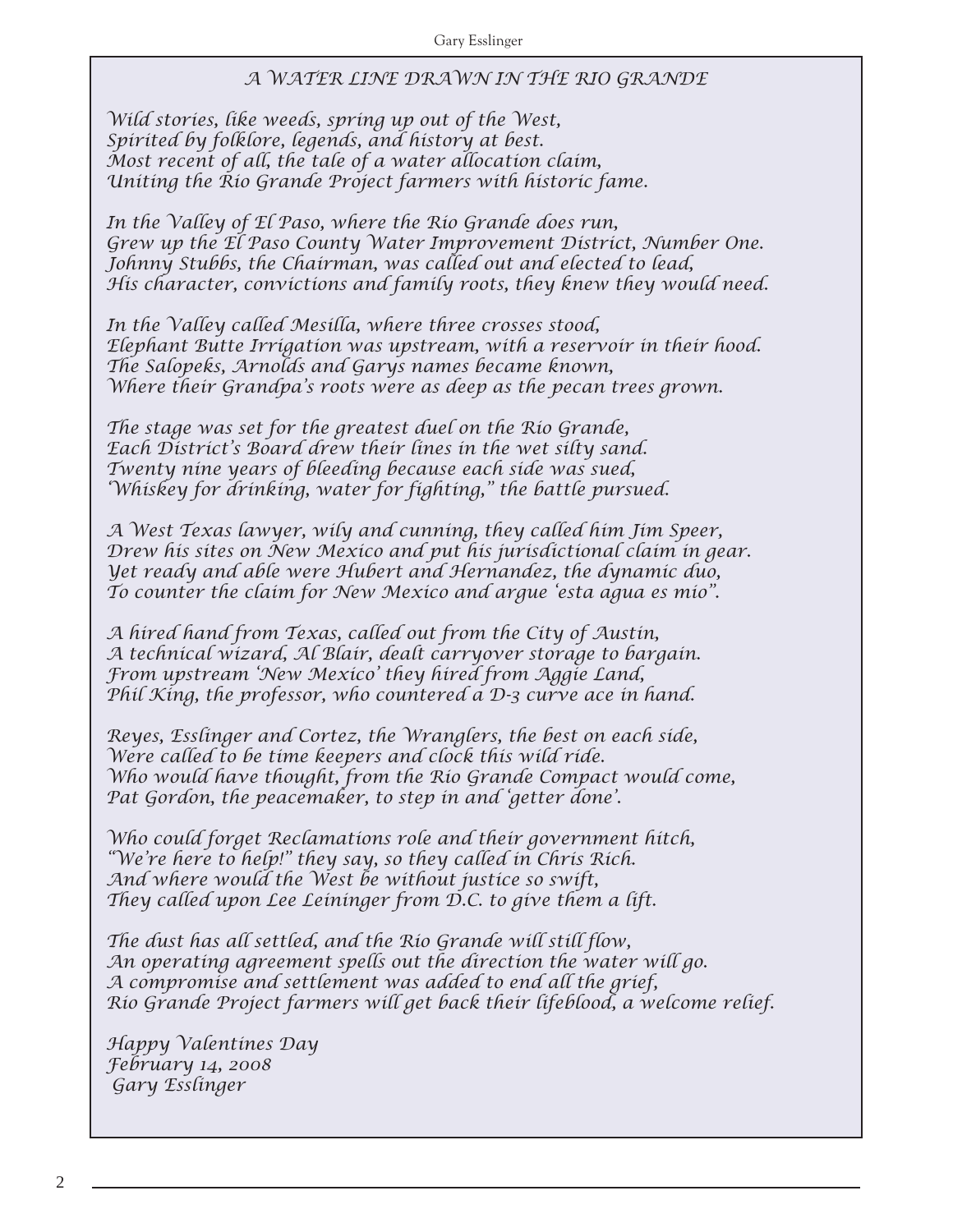John D'Antonio, our state engineer, is always asking, because we give him such a hard time down south, "Where's the love?" and this first figure (Fig. 1) represents the EBID and EPCWID#1 board members from down south signing a Valentine Card to send him. Actually this is the official Operating Agreement signing ceremony that took place on February 14, 2008.



Figure 1. Operating Agreement signing ceremony

The Rio Grande Project, which I won't go into a lot of detail about here, was authorized in 1905 and largely completed by 1916. The water was divided between New Mexico (90,640 irrigated acres) and Texas (60,010 irrigated acres) 57% and 43%, respectively. The Treaty with Mexico was also very important in that authorization and allowed 60,000 (ac/ft) to be delivered to Mexico in perpetuity. The Project was operated by Reclamation from1916 up until 1978. The Districts paid off their entire debt to the U.S. and began operation maintenance of the Project in 1979 to the present. During those historic dates, there were more dry years than wet years. There was a full allotment (3 acre-feet) of water between 1979 and 2002, but then returned to the drought of 2003, and in my opinion still exist today.

The Rio Grande Compact was another institutional development that took place during this period of time that laid out the division of water between the three states. The Rio Grande Compact apportions water between Colorado, New Mexico, and Texas. It is also important to point out that the Bureau of Reclamation operated the Rio Grande Project as a single unit at this time, but I will talk about that a little bit later. The other important feature is that the entire Rio Grande Project is located in Texas, so that makes EBID sort of a an island to say the least. No provisions for apportioning water were contemplated in that Compact for the Rio Grande Project, so actually the operating

agreement, as it now has been developed, is really a mini-compact within the Rio Grande Compact.

Post compact years represented in Figure 2 are what we refer to as D1 and D2 curves. The blue regression line is the historic D1 delivery curve and the green line is D2 historic diversion curve. As you can see, the post-Compact problem was the sustained drought period from 1950 thru 1975, and the Bureau measured the release from Caballo reservoir and delivery to the head gate. When the districts took over the Bureau realized that they would have to rely on the diversion curve measurements instead, since the districts were taking over at the diversion dams and then measuring the water to the head gate. The two linear regression curves represent the historic period of time during the drought as measured and accounted for future allocation to EBID, EPWID and Mexico. So, for a given release of 600,000 acre-ft, you get to divert 713,000 acreft. The plus amount is due to accretions. This is a little bit of what Dr. Phil King was talking about yesterday. On the other hand, when you release 600,000 acre-ft and you try to deliver it, you will only be delivering 393,000 acre-ft because of what we lose from seepage and evaporation in our canal system.



Figure 2. Post Compact

Let's talk about the Post Reclamation years. In 1979- 1980, the districts pay off construcion loans. This is very important because when we began taking over the operation of the Project in 1979, both districts agreed to sign an Operation/Maintenance contract with Reclamation that obligated the Bureau to develop an allocation and operating plan. In 1980, the City of El Paso applied for groundwater well permits in the New Mexico portion of the Mesilla Bolson in the Lower Rio Grande. It was a major lawsuit for the young district, and when the dust settled the State of New Mexico denied the application and the ensuing lawsuit was finally dismissed in 1991. So the plan to put the operat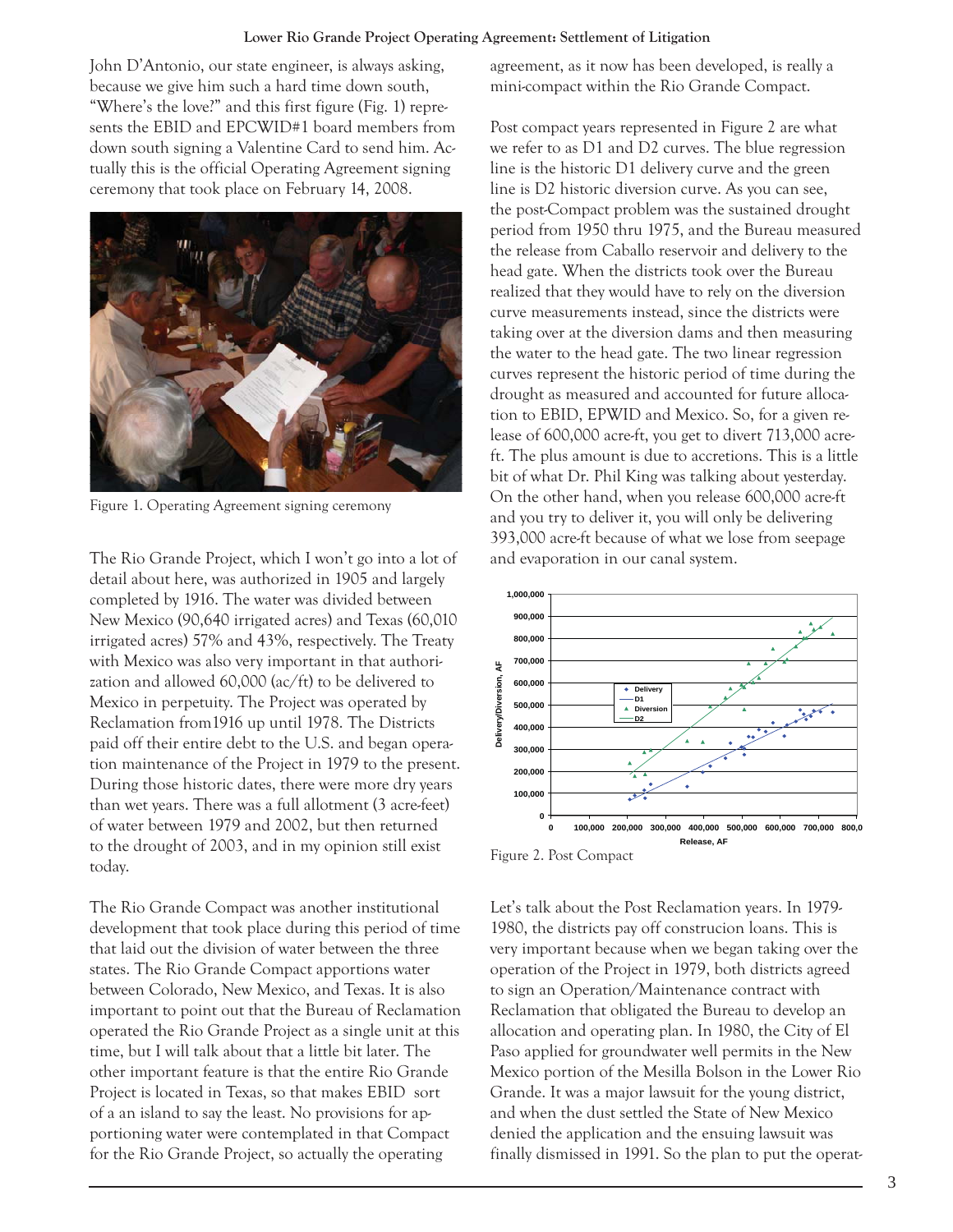ing agreement together was put on the back burner once again, and we let the operating agreement simmer for a while longer. The period from 1979 to 2002 also helped because that was a 23-year period of full water supply for EBID, EPCWID #1, and Mexico, so no one was really worried about water shortages at that time.

However, we started seeing things begin to happen in1997. The United States government filed a Quiet Title lawsuit; EPWID #1 filed a cross claim alleging inequitable allocation of Project water by Reclamation because of groundwater pumping in New Mexico. This created negotiations among the districts, Reclamation, and other interested parties. That started in 1998, but collapsed in 2000. In 2001 the Quiet Title suit was dismissed, but EBID felt like it was important to keep the suit going in federal district court in Albuquerque based on the fact that Reclamation still hadn't implemented the operating agreement.

Then comes the return of the drought in 2003, after 24 years of full supply. This created big problems for my district as well as for Chuy Reyes's district and for the Bureau because none of us had ever operated in a drought under the new operating rules and regulations of releasing the water, diverting it, and measuring it at the farms not as a single unit but instead to separate units, in two different states. Reclamation tried different methods during that period of time, but they were really operating without a legitimate plan, to which all parties were in agreement. Mexico's allocation was based on useable water in Project storage and the remaining diversions were divided between EPCWID #1

and EBID in 43% and 57% proportions, respectively. This created major problems as the drought deepened.

As a manager, Figure 3 is easy for me to describe. The problem is the diversion from the river to the farm gate altered by groundwater pumping. If you understand this, then you will know why it's important to have an operating agreement in place that everyone has bought into. As you can see by this Diversion/Conveyance diagram, you divert water from the Rio Grande, put it in the canal system, the canal seeps, some water gets delivered to the fields, the crop uses water, the fields drain into the drain system, and it is returned to the river. I have a pretty good system of managing the surface water flow, along with metering and measuring. Unfortunately in our particular area, there's seepage and drainage that returns to our groundwater and recharges the aquifer. There is a hydrologic connection between the groundwater and the surface water, so I have to consider how to balance the two together. When you complicate matters by sticking a well in the aquifer, what happens is that you get a cone of depression occurring, and its hard to move this water through the system without the water filling those cones of depression before it gets to the state line. EBID saw this coming. You can visualize this from Figure 4. The D2 curve, the diversion curve, shows that we have plenty of water before the impact, even during wet and dry years. But look at the start of the last drought in 2003 up until now. You can see we are way below our standard deviation.



Figure 3. Problem: Release to diversion hydrology altered by groundwater pumping in New Mexico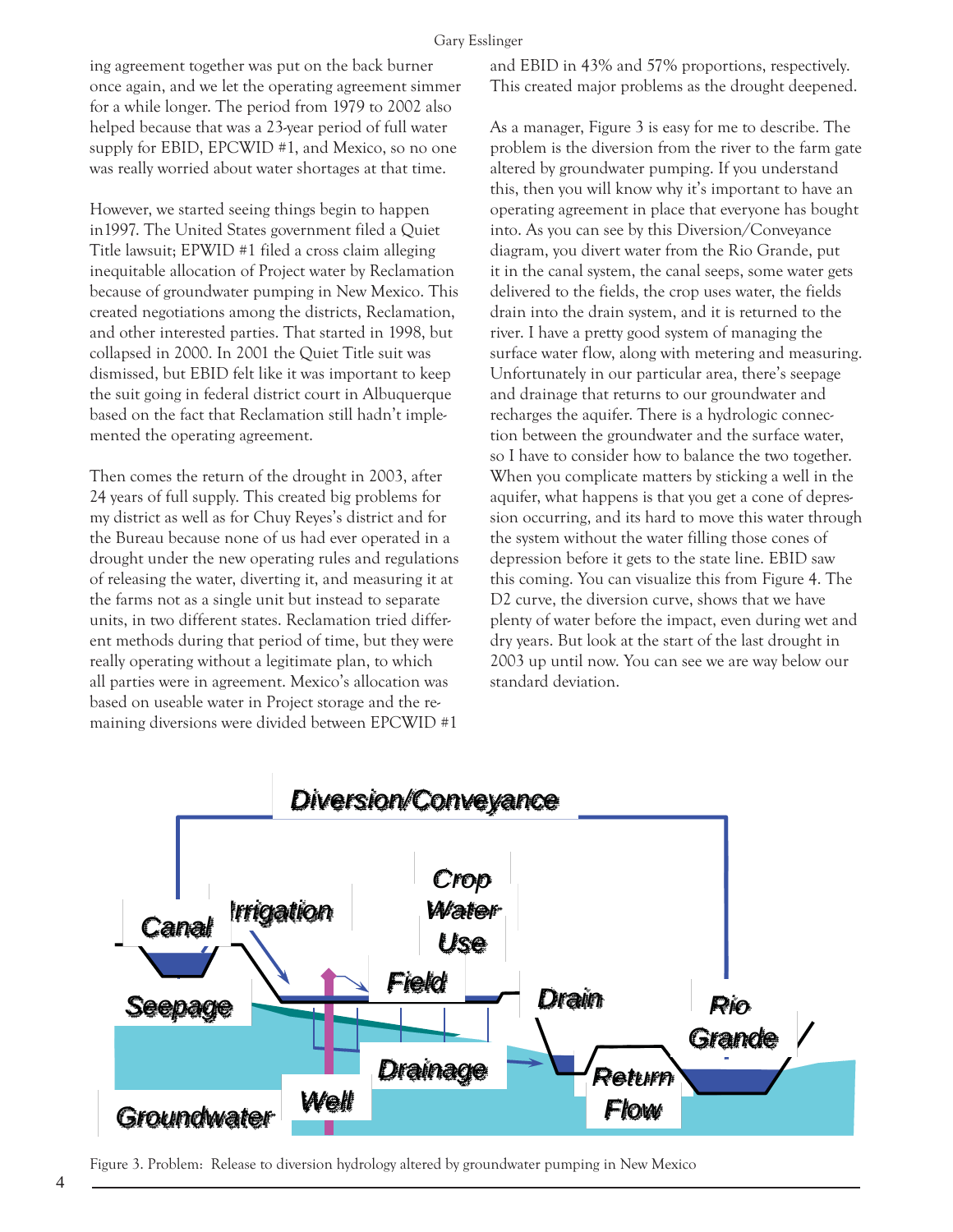

Figure 4. Visualizing Groundwater Impacts

Visualizing the groundwater impacts from 1979 to 2000 indicated that we still had a lot of water, so we had nothing to worry about. However, things began to change from 2003 to 2007. You can see that we were considerably further away from the D2 historic line, which concerned EBID. We knew we were fixing to go to federal court or the U.S. Supreme Court. In Figure 6, the D2 red line represents the drought of the 1950s and 1978. The blue dots represent the new drought

odology tying EPCWID#1 and Mexico's allocations to the Project release based on those historic D1 and D2 curves. In 2006, Reclamation implemented this new methodology called D3, but also tried to introduce in 2006 and 2007 a concept called carryover storage. This was contrary to assurances to EBID that they wouldn't. The Bureau promised to one district that carryover would not happen while promising the other district that carryover storage would happen.

of 2003-2007. You can see that in 2005 we were way below the deviation of D2 because of the current drought. So as tension started to brew between the districts and the Bureau of Reclamation, the ad-hoc method the Bureau of Reclamation was using and an unwritten operating plan all brought that simmering pot from the back burner up to the front burner and things started boiling. In 2006, EBID proposed a reallocation meth-



5